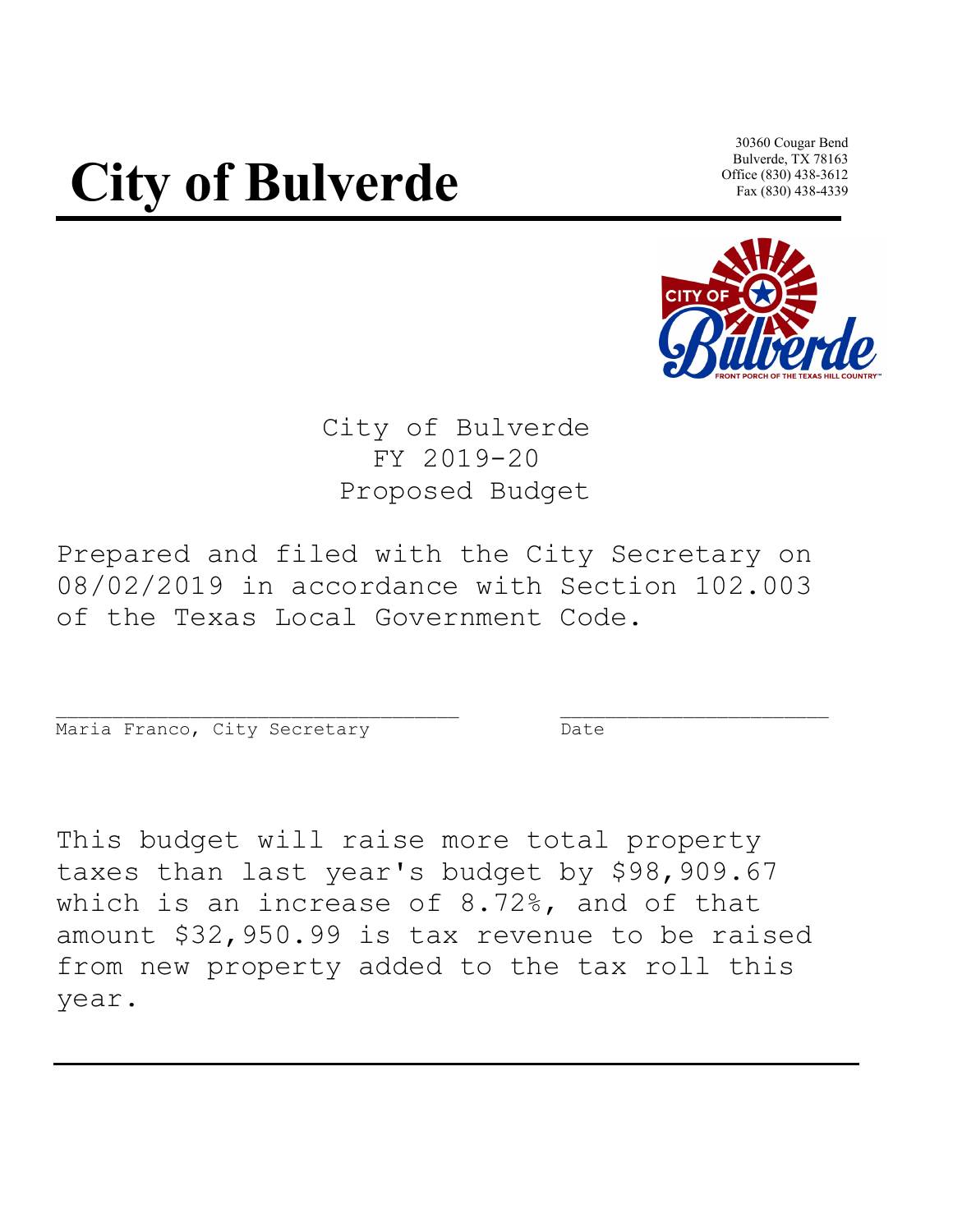## City of Bulverde Proposed FY '19 - 20 Budget

8/2/2019

| <b>GENERAL FUND</b>               | Actual<br>Rev/Expend | Current<br><b>Budget</b> | Proposed<br><b>Budget</b> |
|-----------------------------------|----------------------|--------------------------|---------------------------|
| Description                       | FY '17-18            | FY '18-19                | FY '19-20                 |
| <b>Revenues:</b>                  |                      |                          |                           |
| <b>Property Taxes</b>             | 1,023,976.21         | 1,114,702.00             | 1,211,660.00              |
| Non - Property Taxes              | 1,812,546.31         | 1,888,200.00             | 2,075,292.00              |
| <b>Franchise Fees</b>             | 362,208.97           | 333,500.00               | 369,000.00                |
| Permits, Fees, & Licenses         | 577,242.03           | 466,450.00               | 490,450.00                |
| <b>Municipal Court Revenues</b>   | 694,003.34           | 593,277.00               | 658,327.00                |
| Miscellaneous Revenues            | 12,000.44            | 36,000.00                | 34,000.00                 |
| Interest Income                   | 38,317.95            | 48,000.00                | 57,000.00                 |
| <b>Other Revenue Sources</b>      | 304,649.93           | 399,344.00               | 399,344.00                |
| <b>Fund Balance Transfers</b>     | 0.00                 | 833,045.00               | 770,000.00                |
| <b>Interfund Transfers</b>        | 0.00                 | 0.00                     | 0.00                      |
| <b>Total Reveunes</b>             | 4,824,945.18         | 5,712,518.00             | 6,065,073.00              |
| <b>Expenditures:</b>              |                      |                          |                           |
| <b>Administration</b>             |                      |                          |                           |
| Personnel                         | 280,354.33           | 311,360.00               | 319,412.00                |
| Supplies                          | 2,927.40             | 7,100.00                 | 7,100.00                  |
| <b>Contract Services</b>          | 18,206.74            | 20,595.00                | 35,595.00                 |
| <b>Capital Outlay</b>             | 1,362.43             | 0.00                     | 0.00                      |
| <b>Total Administration</b>       | 302,850.90           | 339,055.00               | 362,107.00                |
| <b>Mayor &amp; Council</b>        |                      |                          |                           |
| Supplies                          | 172.70               | 1,900.00                 | 1,900.00                  |
| <b>Contract Services</b>          | 8,196.78             | 19,690.00                | 19,690.00                 |
| <b>Capital Outlay</b>             | 0.00                 | 0.00                     | 0.00                      |
| <b>Total Mayor &amp; Council</b>  | 8,369.48             | 21,590.00                | 21,590.00                 |
| <b>Municipal Court</b>            |                      |                          |                           |
| Personnel                         | 165,415.71           | 228,010.00               | 205,255.00                |
| Supplies                          | 8,399.30             | 9,000.00                 | 9,000.00                  |
| <b>Contract Services</b>          | 36,220.10            | 57,575.00                | 57,575.00                 |
| <b>Capital Outlay</b>             | 499.00               | 0.00                     | 0.00                      |
| <b>Total Municipal Court</b>      | 210,534.11           | 294,585.00               | 271,830.00                |
| <b>Non-Departmental Functions</b> |                      |                          |                           |
| Supplies                          | 13,894.52            | 25,222.00                | 25,222.00                 |
| <b>Contract Services</b>          | 370,553.37           | 947,009.00               | 947,009.00                |
| <b>Capital Outlay</b>             | 3,640.42             | 225,045.00               | 0.00                      |
| <b>Total Government Functions</b> | 388,088.31           | 1,197,276.00             | 972,231.00                |

 **Public Safety**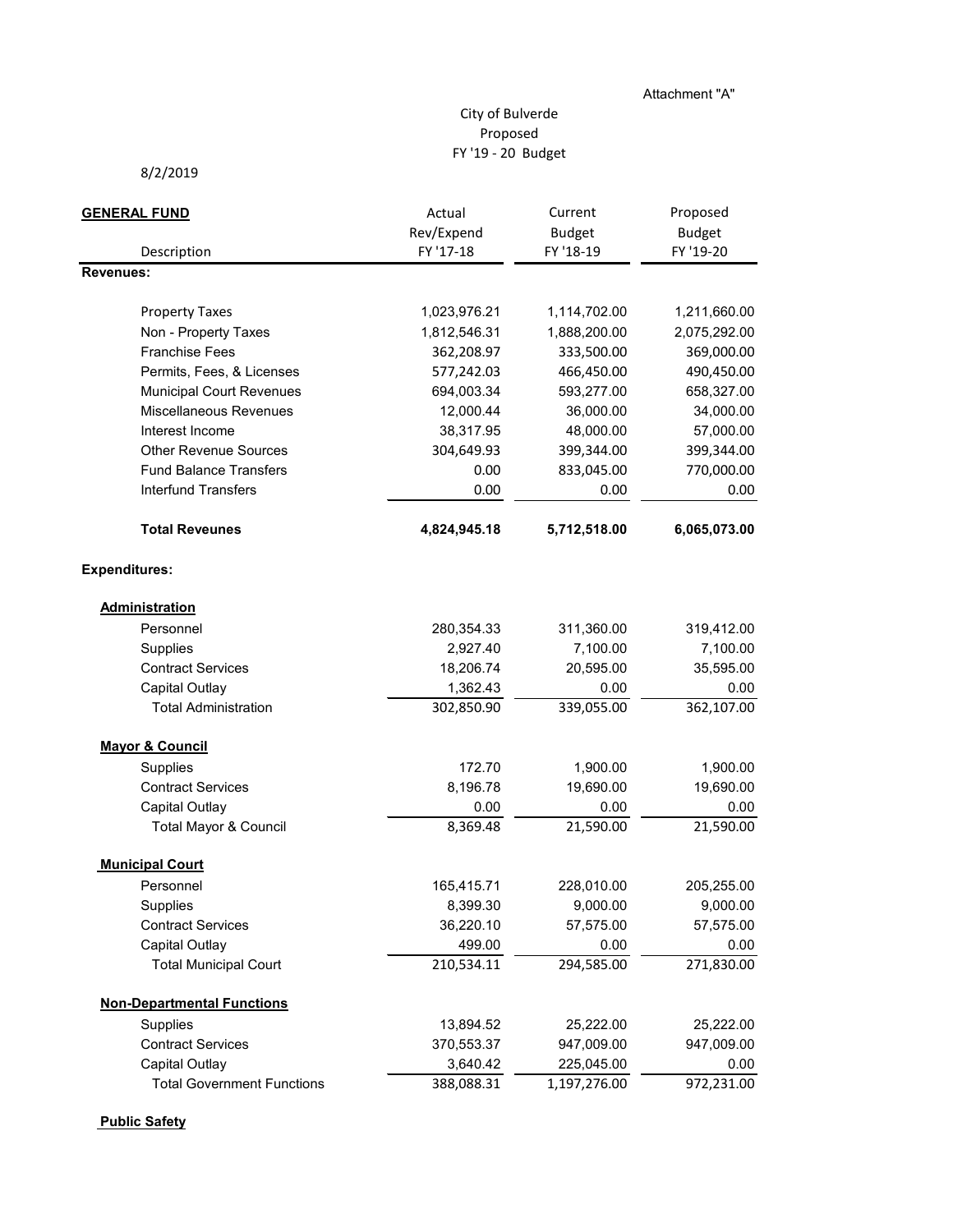| Revenues over/(under) Expenditures                    | 736,869.81              | 0.00                   | 0.00              |
|-------------------------------------------------------|-------------------------|------------------------|-------------------|
|                                                       |                         |                        |                   |
| <b>Total Expenditures</b>                             | 4,088,075.37            | 5,712,518.00           | 6,065,073.00      |
| <b>Total Professional Fees</b>                        | 587,882.67              | 644,396.00             | 1,504,049.00      |
| <b>Contract Services</b>                              | 587,882.67              | 644,396.00             | 1,504,049.00      |
| <b>Professional Services</b>                          |                         |                        |                   |
| <b>Total Visitor Event Center</b>                     | 0.00                    | 10,000.00              | 10,000.00         |
| <b>Capital Outlay</b>                                 | 0.00                    | 0.00                   | 0.00              |
| <b>Contract Services</b>                              | 0.00                    | 8,400.00               | 8,400.00          |
| <b>Supplies</b>                                       | 0.00                    | 1,600.00               | 1,600.00          |
| <b>Visitor Event Center</b>                           |                         |                        |                   |
| <b>Total Planning &amp; Development</b>               | 151,801.83              | 268,380.00             | 353,576.00        |
| Capital Outlay                                        | 0.00                    | 0.00                   | 0.00              |
| <b>Contract Services</b>                              | 6,773.38                | 58,670.00              | 39,170.00         |
| <b>Supplies</b>                                       | 6,158.88                | 6,500.00               | 6,500.00          |
| Personnel                                             | 138,869.57              | 203,210.00             | 307,906.00        |
| <b>Planning &amp; Development</b>                     |                         |                        |                   |
|                                                       |                         |                        |                   |
| Capital Outlay<br><b>Total Parks &amp; Recreation</b> | 53,153.12<br>160,115.76 | 141,689.00             | 123,989.00        |
|                                                       | 84,812.63               | 96,481.00<br>15,000.00 | 86,700.00<br>0.00 |
| Supplies<br><b>Contract Services</b>                  | 3,273.72                | 5,000.00               | 5,000.00          |
| Personnel                                             | 18,876.29               | 25,208.00              | 32,289.00         |
| <b>Parks &amp; Recreation</b>                         |                         |                        |                   |
| <b>Total Public Works</b>                             | 768,932.19              | 1,191,850.00           | 835,803.00        |
| <b>Capital Outlay</b>                                 | 19,870.00               | 499.00                 | 499.00            |
| <b>Contract Services</b>                              | 642,647.99              | 1,023,339.00           | 663,017.00        |
| <b>Supplies</b>                                       | 2,244.66                | 5,001.00               | 5,001.00          |
| Personnel                                             | 104,169.54              | 163,011.00             | 167,286.00        |
| <b>Public Works</b>                                   |                         |                        |                   |
| <b>Total Public Safety</b>                            | 1,509,500.12            | 1,603,697.00           | 1,609,898.00      |
| <b>Capital Outlay</b>                                 | 141,070.16              | 123,862.00             | 123,862.00        |
| <b>Contract Services</b>                              | 104,833.23              | 107,048.00             | 107,048.00        |
| <b>Supplies</b>                                       | 11,972.39               | 22,100.00              | 22,300.00         |
| Personnel                                             | 1,251,624.34            | 1,350,687.00           | 1,356,688.00      |

OUTSTANDING OBLIGATIONS OF THE CITY OF BULVERDE - NONE

PROPOSED PROPERTY TAX RATE FOR FY 2019-20 BUDGET: M&O Rate - .149723/\$100

| <b>GENERAL FUND BALANCE:</b>    | \$4,985,526.14 |
|---------------------------------|----------------|
| DEBT SERVICE FUND BALANCE:      | \$0.00         |
| SPECIAL REVENUE FUND BALANCE:   | \$20,350.13    |
| SPECIAL REVENUE FUND BALANCE:   | \$0.00         |
| <b>ENTERPRISE FUND BALANCE:</b> | \$8,427,931.12 |